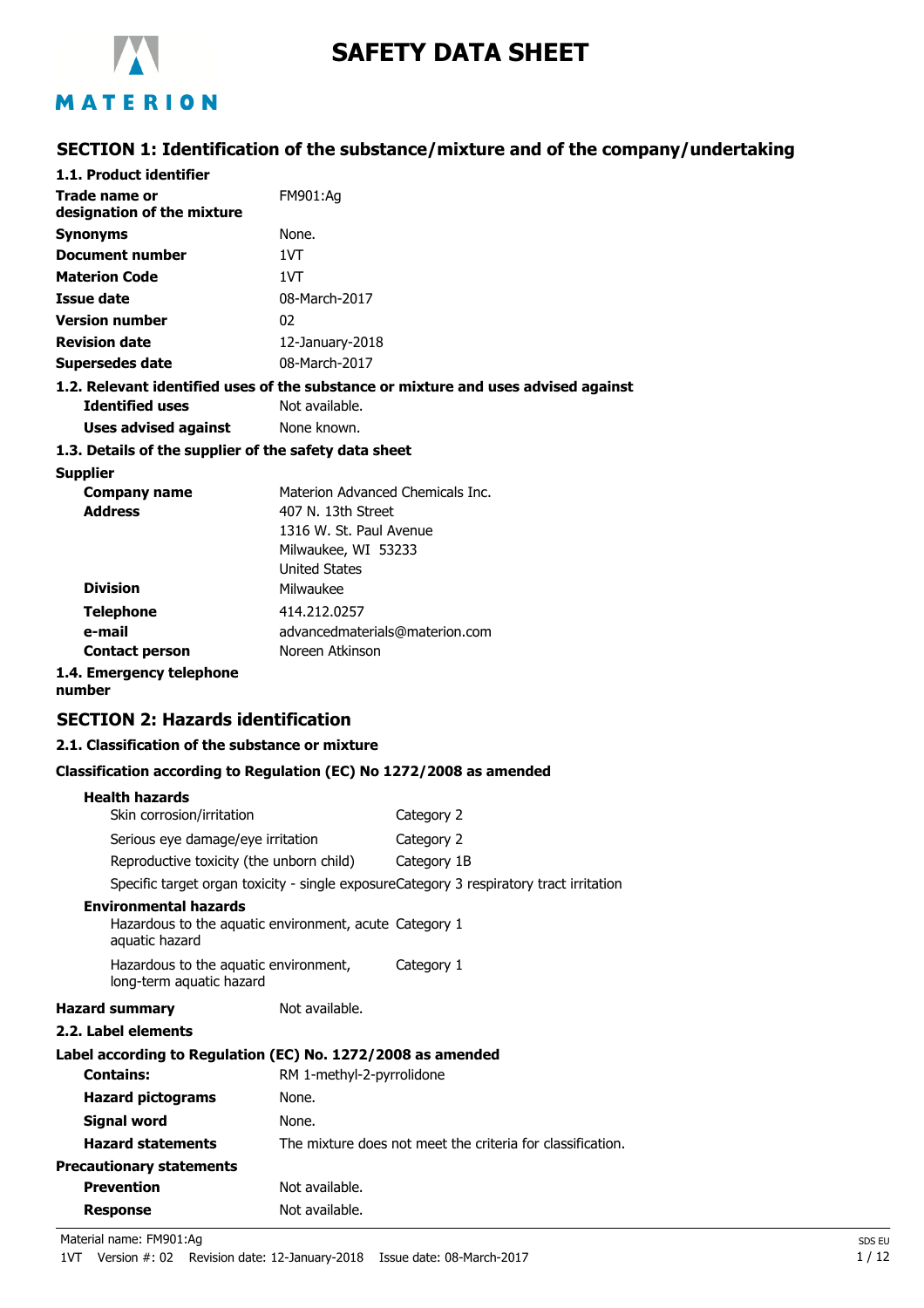| <b>Storage</b>                    | Not available. |
|-----------------------------------|----------------|
| <b>Disposal</b>                   | Not available. |
| Supplemental label<br>information | None.          |
| 2.3. Other hazards                | None known.    |

# **SECTION 3: Composition/information on ingredients**

**3.2. Mixtures**

### **General information**

| <b>Chemical name</b>      | $\frac{0}{0}$                                  | No.                    | CAS-No. / EC REACH Registration No. INDEX No.                             |              | <b>Notes</b>    |
|---------------------------|------------------------------------------------|------------------------|---------------------------------------------------------------------------|--------------|-----------------|
| RM 1-methyl-2-pyrrolidone | < 50                                           | 872-50-4<br>212-828-1  |                                                                           | 606-021-00-7 | #               |
| <b>Classification:</b>    |                                                |                        | Skin Irrit. 2; H315, Eye Irrit. 2; H319, STOT SE 3; H335, Repr. 1B; H360D |              |                 |
| Silver                    | $45 - 50$                                      | 7440-22-4<br>231-131-3 | ۰                                                                         |              | #<br>$M = 1000$ |
| <b>Classification:</b>    | Aquatic Acute 1; H400, Aquatic Chronic 1; H410 |                        |                                                                           |              |                 |

### **SECTION 4: First aid measures**

**General information** Not available.

| 4.1. Description of first aid measures                                                   |                |  |
|------------------------------------------------------------------------------------------|----------------|--|
| <b>Inhalation</b>                                                                        | Not available. |  |
| <b>Skin contact</b>                                                                      | Not available. |  |
| Eye contact                                                                              | Not available. |  |
| Ingestion                                                                                | Not available. |  |
| 4.2. Most important<br>symptoms and effects, both<br>acute and delayed                   | Not available. |  |
| 4.3. Indication of any<br>immediate medical attention<br>and special treatment<br>needed | Not available. |  |

# **SECTION 5: Firefighting measures**

| <b>General fire hazards</b>                                      | Not available. |
|------------------------------------------------------------------|----------------|
| 5.1. Extinguishing media                                         |                |
| Suitable extinguishing<br>media                                  | Not available. |
| Unsuitable extinguishing<br>media                                | Not available. |
| 5.2. Special hazards arising<br>from the substance or<br>mixture | Not available. |
| 5.3. Advice for firefighters                                     |                |
| <b>Special protective</b><br>equipment for                       | Not available. |

### **SECTION 6: Accidental release measures**

**firefighters**

|                                                              | 6.1. Personal precautions, protective equipment and emergency procedures |
|--------------------------------------------------------------|--------------------------------------------------------------------------|
| For non-emergency<br>personnel                               | Not available.                                                           |
| For emergency<br>responders                                  | Not available.                                                           |
| 6.2. Environmental<br>precautions                            | Not available.                                                           |
| 6.3. Methods and material for<br>containment and cleaning up | Not available.                                                           |
| 6.4. Reference to other<br>sections                          | Not available.                                                           |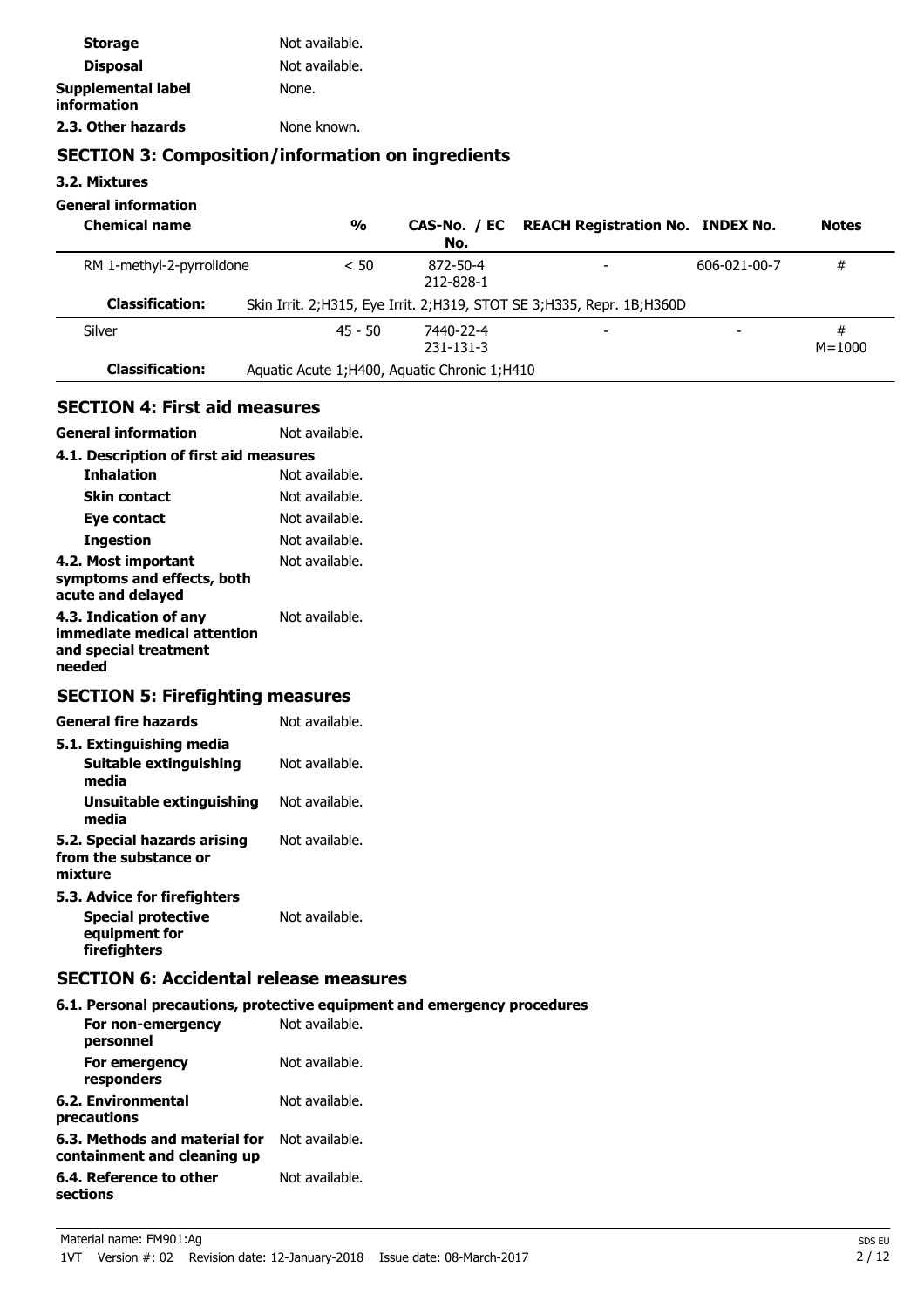# **SECTION 7: Handling and storage**

| 7.1. Precautions for safe<br>handling                                   | Not available. |
|-------------------------------------------------------------------------|----------------|
| 7.2. Conditions for safe<br>storage, including any<br>incompatibilities | Not available. |
| 7.3. Specific end use(s)                                                | Not available. |

## **SECTION 8: Exposure controls/personal protection**

### **8.1. Control parameters**

#### **Occupational exposure limits**

### **Austria. MAK List, OEL Ordinance (GwV), BGBl. II, no. 184/2001**

| <b>Components</b>                                                                                                                   | <b>Type</b> | <b>Value</b>   | Form                |
|-------------------------------------------------------------------------------------------------------------------------------------|-------------|----------------|---------------------|
| RM 1-methyl-2-pyrrolidone<br>(CAS 872-50-4)                                                                                         | <b>MAK</b>  | 40 mg/m3       | Vapor.              |
|                                                                                                                                     |             | 10 ppm         | Vapor.              |
|                                                                                                                                     | <b>STEL</b> | 80 mg/m3       | Vapor.              |
|                                                                                                                                     |             | 20 ppm         | Vapor.              |
| Silver (CAS 7440-22-4)                                                                                                              | <b>MAK</b>  | $0,1$ mg/m3    | Inhalable fraction. |
|                                                                                                                                     | <b>STEL</b> | $0,1$ mg/m3    | Inhalable fraction. |
| <b>Belgium. Exposure Limit Values.</b>                                                                                              |             |                |                     |
| <b>Components</b>                                                                                                                   | <b>Type</b> | <b>Value</b>   |                     |
| RM 1-methyl-2-pyrrolidone<br>(CAS 872-50-4)                                                                                         | <b>STEL</b> | 80 mg/m3       |                     |
|                                                                                                                                     |             | 20 ppm         |                     |
|                                                                                                                                     | <b>TWA</b>  | 40 mg/m3       |                     |
|                                                                                                                                     |             | 10 ppm         |                     |
| Silver (CAS 7440-22-4)                                                                                                              | <b>TWA</b>  | $0,1$ mg/m3    |                     |
| Bulgaria. OELs. Regulation No 13 on protection of workers against risks of exposure to chemical agents at work<br><b>Components</b> | <b>Type</b> | <b>Value</b>   |                     |
| RM 1-methyl-2-pyrrolidone<br>(CAS 872-50-4)                                                                                         | <b>STEL</b> | 80 mg/m3       |                     |
|                                                                                                                                     |             | 20 ppm         |                     |
|                                                                                                                                     | <b>TWA</b>  | 40 mg/m3       |                     |
|                                                                                                                                     |             | 10 ppm         |                     |
| Silver (CAS 7440-22-4)                                                                                                              | <b>TWA</b>  | $0,1$ mg/m3    |                     |
| Croatia. Dangerous Substance Exposure Limit Values in the Workplace (ELVs), Annexes 1 and 2, Narodne Novine,<br>13/09               |             |                |                     |
| <b>Components</b>                                                                                                                   | <b>Type</b> | <b>Value</b>   |                     |
| RM 1-methyl-2-pyrrolidone<br>(CAS 872-50-4)                                                                                         | <b>MAC</b>  | 40 mg/m3       |                     |
|                                                                                                                                     |             | 10 ppm         |                     |
|                                                                                                                                     | <b>STEL</b> | 80 mg/m3       |                     |
|                                                                                                                                     |             | 20 ppm         |                     |
| Silver (CAS 7440-22-4)                                                                                                              | <b>MAC</b>  | $0,1$ mg/m3    |                     |
| <b>Czech Republic. OELs. Government Decree 361</b>                                                                                  |             |                |                     |
| <b>Components</b>                                                                                                                   | <b>Type</b> | <b>Value</b>   |                     |
| RM 1-methyl-2-pyrrolidone<br>(CAS 872-50-4)                                                                                         | Ceiling     | 80 mg/m3       |                     |
|                                                                                                                                     | <b>TWA</b>  | 40 mg/m3       |                     |
| Silver (CAS 7440-22-4)                                                                                                              | Ceiling     | $0,3$ mg/m $3$ |                     |
|                                                                                                                                     | <b>TWA</b>  | $0,1$ mg/m3    |                     |
| <b>Denmark. Exposure Limit Values</b>                                                                                               |             |                |                     |
| <b>Components</b>                                                                                                                   | <b>Type</b> | <b>Value</b>   | <b>Form</b>         |
| RM 1-methyl-2-pyrrolidone<br>(CAS 872-50-4)                                                                                         | <b>TLV</b>  | 20 mg/m3       |                     |
|                                                                                                                                     |             | 5 ppm          |                     |
| Silver (CAS 7440-22-4)                                                                                                              | <b>TLV</b>  | $0,01$ mg/m3   | Dust.               |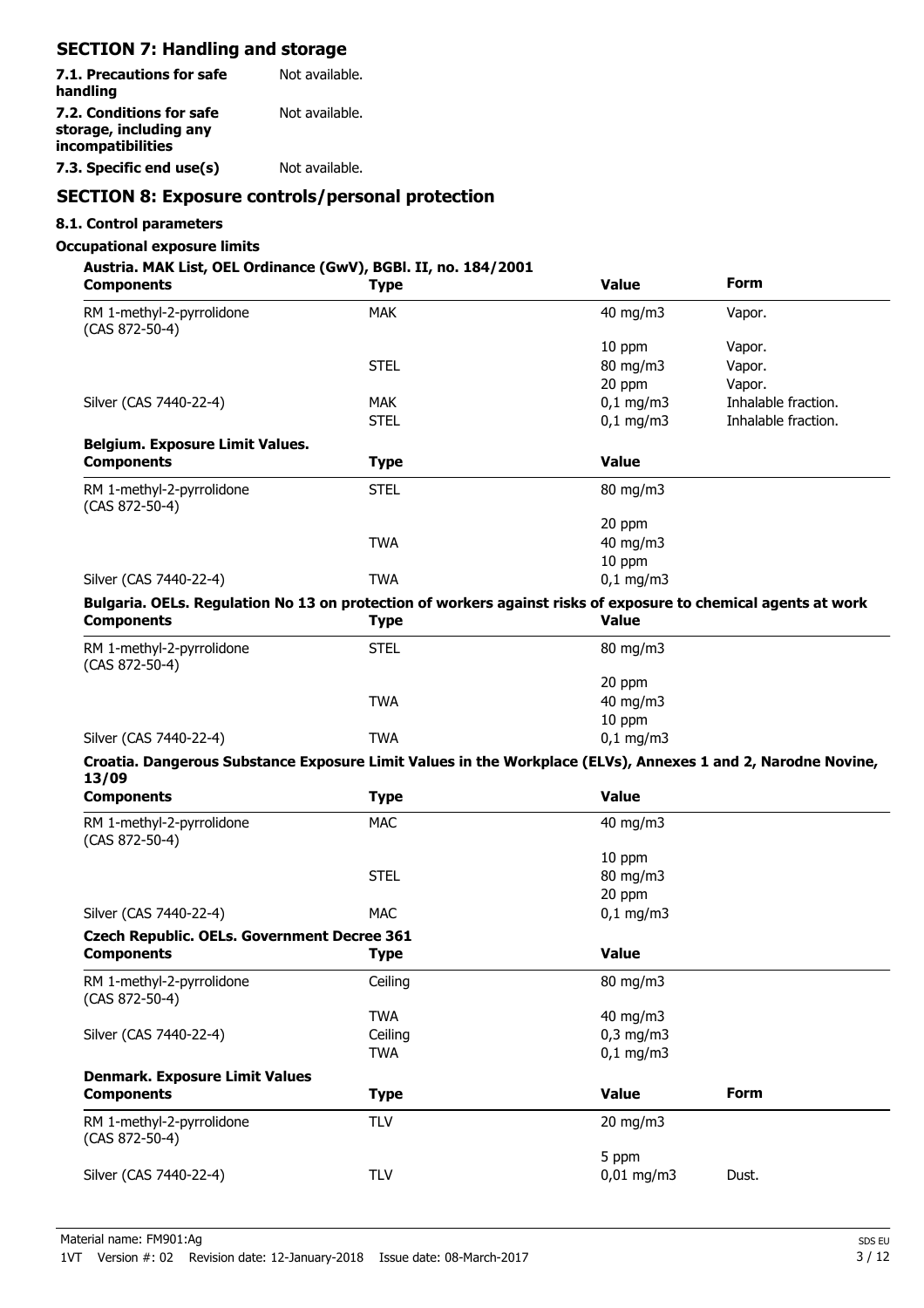## **Estonia. OELs. Occupational Exposure Limits of Hazardous Substances. (Annex of Regulation No. 293 of 18 September 2001)**

| <b>Components</b>                                                                                                        | <b>Type</b> | <b>Value</b>      |                     |
|--------------------------------------------------------------------------------------------------------------------------|-------------|-------------------|---------------------|
| RM 1-methyl-2-pyrrolidone<br>(CAS 872-50-4)                                                                              | <b>STEL</b> | 80 mg/m3          |                     |
|                                                                                                                          |             | 20 ppm            |                     |
|                                                                                                                          | <b>TWA</b>  | 40 mg/m3          |                     |
|                                                                                                                          |             | 10 ppm            |                     |
| Silver (CAS 7440-22-4)                                                                                                   | <b>TWA</b>  | $0,1$ mg/m3       |                     |
| <b>Finland. Workplace Exposure Limits</b><br><b>Components</b>                                                           | <b>Type</b> | <b>Value</b>      |                     |
| RM 1-methyl-2-pyrrolidone                                                                                                | <b>STEL</b> | 80 mg/m3          |                     |
| (CAS 872-50-4)                                                                                                           |             | 20 ppm            |                     |
|                                                                                                                          | <b>TWA</b>  | 40 mg/m3          |                     |
|                                                                                                                          |             | 10 ppm            |                     |
| Silver (CAS 7440-22-4)                                                                                                   | <b>TWA</b>  | $0,1$ mg/m3       |                     |
| France. Threshold Limit Values (VLEP) for Occupational Exposure to Chemicals in France, INRS ED 984<br><b>Components</b> | <b>Type</b> | <b>Value</b>      |                     |
| RM 1-methyl-2-pyrrolidone                                                                                                | <b>VLE</b>  | 80 mg/m3          |                     |
| (CAS 872-50-4)                                                                                                           |             |                   |                     |
|                                                                                                                          |             | 20 ppm            |                     |
|                                                                                                                          | <b>VME</b>  | 40 mg/m3          |                     |
|                                                                                                                          |             | 10 ppm            |                     |
| Silver (CAS 7440-22-4)                                                                                                   | <b>VME</b>  | $0,1$ mg/m3       |                     |
| Germany. DFG MAK List (advisory OELs). Commission for the Investigation of Health Hazards of Chemical                    |             |                   |                     |
| <b>Compounds in the Work Area (DFG)</b><br><b>Components</b>                                                             | <b>Type</b> | <b>Value</b>      | Form                |
| RM 1-methyl-2-pyrrolidone                                                                                                | <b>TWA</b>  | 82 mg/m3          | Vapor and aerosol.  |
| (CAS 872-50-4)                                                                                                           |             | 20 ppm            | Vapor and aerosol.  |
| Silver (CAS 7440-22-4)                                                                                                   | <b>TWA</b>  | $0,1$ mg/m3       | Inhalable fraction. |
| Germany. TRGS 900, Limit Values in the Ambient Air at the Workplace<br><b>Components</b>                                 | <b>Type</b> | <b>Value</b>      | <b>Form</b>         |
| RM 1-methyl-2-pyrrolidone                                                                                                | <b>AGW</b>  | 82 mg/m3          | Vapor.              |
| (CAS 872-50-4)                                                                                                           |             |                   |                     |
|                                                                                                                          |             | 20 ppm            | Vapor.              |
| Silver (CAS 7440-22-4)                                                                                                   | AGW         | $0,1$ mg/m3       | Inhalable fraction. |
| Greece. OELs (Decree No. 90/1999, as amended)                                                                            |             |                   |                     |
| <b>Components</b>                                                                                                        | <b>Type</b> | <b>Value</b>      |                     |
| RM 1-methyl-2-pyrrolidone<br>(CAS 872-50-4)                                                                              | <b>STEL</b> | 80 mg/m3          |                     |
|                                                                                                                          |             | 20 ppm            |                     |
|                                                                                                                          | <b>TWA</b>  | 40 mg/m3          |                     |
|                                                                                                                          |             | 10 ppm            |                     |
| Silver (CAS 7440-22-4)                                                                                                   | <b>TWA</b>  | $0,1$ mg/m3       |                     |
| Hungary. OELs. Joint Decree on Chemical Safety of Workplaces<br><b>Components</b>                                        | <b>Type</b> | <b>Value</b>      |                     |
| RM 1-methyl-2-pyrrolidone<br>(CAS 872-50-4)                                                                              | <b>STEL</b> | 80 mg/m3          |                     |
|                                                                                                                          | <b>TWA</b>  | $40 \text{ mg/m}$ |                     |
| Silver (CAS 7440-22-4)                                                                                                   | <b>STEL</b> | $0,4$ mg/m3       |                     |
|                                                                                                                          | <b>TWA</b>  | $0,1$ mg/m3       |                     |
| Iceland. OELs. Regulation 154/1999 on occupational exposure limits                                                       |             |                   |                     |
| <b>Components</b>                                                                                                        | <b>Type</b> | <b>Value</b>      | <b>Form</b>         |
| RM 1-methyl-2-pyrrolidone<br>(CAS 872-50-4)                                                                              | <b>STEL</b> | 80 mg/m3          |                     |
|                                                                                                                          |             | 20 ppm            |                     |
|                                                                                                                          | <b>TWA</b>  | 40 mg/m3          |                     |
|                                                                                                                          |             | 10 ppm            |                     |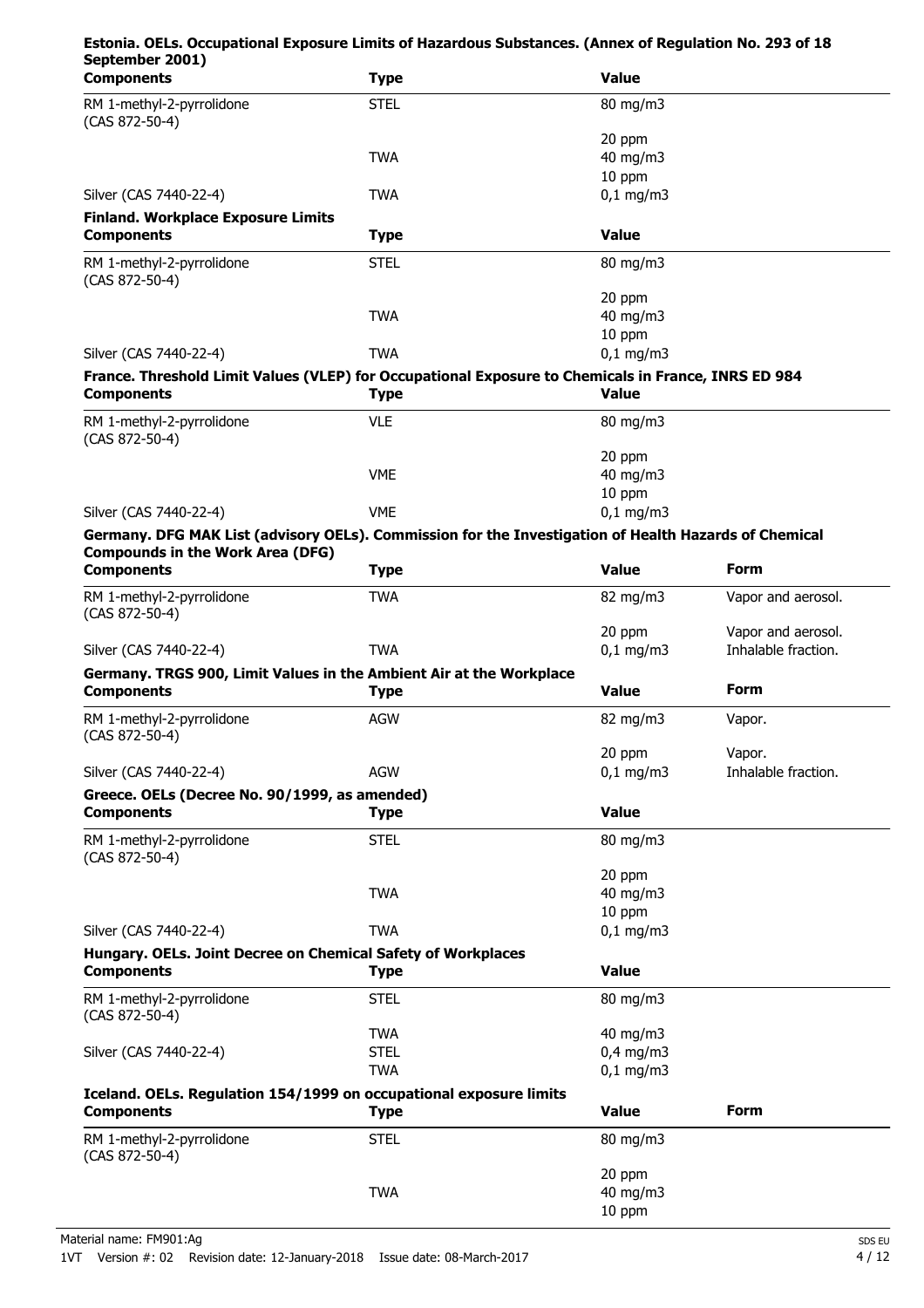| Iceland. OELs. Regulation 154/1999 on occupational exposure limits<br><b>Components</b>                                                      | <b>Type</b> | <b>Value</b>       | Form  |
|----------------------------------------------------------------------------------------------------------------------------------------------|-------------|--------------------|-------|
| Silver (CAS 7440-22-4)                                                                                                                       | <b>TWA</b>  | $0,01$ mg/m3       | Dust. |
| <b>Ireland. Occupational Exposure Limits</b>                                                                                                 |             |                    |       |
| <b>Components</b>                                                                                                                            | <b>Type</b> | <b>Value</b>       |       |
| RM 1-methyl-2-pyrrolidone<br>(CAS 872-50-4)                                                                                                  | <b>STEL</b> | 80 mg/m3           |       |
|                                                                                                                                              |             | 20 ppm             |       |
|                                                                                                                                              | <b>TWA</b>  | 40 mg/m3           |       |
|                                                                                                                                              |             | 10 ppm             |       |
| Silver (CAS 7440-22-4)                                                                                                                       | <b>TWA</b>  | $0,1$ mg/m3        |       |
| <b>Italy. Occupational Exposure Limits</b><br><b>Components</b>                                                                              | <b>Type</b> | <b>Value</b>       |       |
|                                                                                                                                              |             |                    |       |
| RM 1-methyl-2-pyrrolidone<br>(CAS 872-50-4)                                                                                                  | <b>STEL</b> | 80 mg/m3           |       |
|                                                                                                                                              |             | 20 ppm             |       |
|                                                                                                                                              | <b>TWA</b>  | 40 mg/m3<br>10 ppm |       |
| Silver (CAS 7440-22-4)                                                                                                                       | <b>TWA</b>  | $0,1$ mg/m3        |       |
|                                                                                                                                              |             |                    |       |
| Latvia. OELs. Occupational exposure limit values of chemical substances in work environment<br><b>Components</b>                             | <b>Type</b> | <b>Value</b>       |       |
| RM 1-methyl-2-pyrrolidone<br>(CAS 872-50-4)                                                                                                  | <b>STEL</b> | 80 mg/m3           |       |
|                                                                                                                                              |             | 20 ppm             |       |
|                                                                                                                                              | <b>TWA</b>  | 40 mg/m3           |       |
|                                                                                                                                              |             | 10 ppm             |       |
| Silver (CAS 7440-22-4)                                                                                                                       | <b>TWA</b>  | $0,1$ mg/m3        |       |
| Lithuania. OELs. Limit Values for Chemical Substances, General Requirements                                                                  |             |                    |       |
| <b>Components</b>                                                                                                                            | <b>Type</b> | <b>Value</b>       |       |
| RM 1-methyl-2-pyrrolidone<br>(CAS 872-50-4)                                                                                                  | <b>STEL</b> | 80 mg/m3           |       |
|                                                                                                                                              |             | 20 ppm             |       |
|                                                                                                                                              | <b>TWA</b>  | 40 mg/m3           |       |
|                                                                                                                                              |             | 10 ppm             |       |
| Silver (CAS 7440-22-4)                                                                                                                       | <b>TWA</b>  | $0,1$ mg/m3        |       |
| Luxembourg. Binding Occupational exposure limit values (Annex I), Memorial A                                                                 |             |                    |       |
| <b>Components</b>                                                                                                                            | <b>Type</b> | <b>Value</b>       |       |
| RM 1-methyl-2-pyrrolidone<br>(CAS 872-50-4)                                                                                                  | <b>STEL</b> | 80 mg/m3           |       |
|                                                                                                                                              |             | 20 ppm             |       |
|                                                                                                                                              | <b>TWA</b>  | 40 mg/m3           |       |
|                                                                                                                                              |             | 10 ppm             |       |
| Malta. OELs. Occupational Exposure Limit Values (L.N. 227. of Occupational Health and Safety Authority Act (CAP.<br>424), Schedules I and V) |             |                    |       |
| <b>Components</b>                                                                                                                            | <b>Type</b> | <b>Value</b>       |       |
|                                                                                                                                              |             |                    |       |
| RM 1-methyl-2-pyrrolidone<br>(CAS 872-50-4)                                                                                                  | <b>STEL</b> | 80 mg/m3           |       |
|                                                                                                                                              |             | 20 ppm             |       |
|                                                                                                                                              | <b>TWA</b>  | 40 mg/m3           |       |
| Silver (CAS 7440-22-4)                                                                                                                       | <b>TWA</b>  | 10 ppm             |       |
|                                                                                                                                              |             | $0,1$ mg/m3        |       |
| <b>Netherlands. OELs (binding)</b><br><b>Components</b>                                                                                      | <b>Type</b> | <b>Value</b>       |       |
| RM 1-methyl-2-pyrrolidone<br>(CAS 872-50-4)                                                                                                  | <b>STEL</b> | 80 mg/m3           |       |
|                                                                                                                                              | <b>TWA</b>  | 40 mg/m3           |       |

Silver (CAS 7440-22-4) TWA TWA 0,1 mg/m3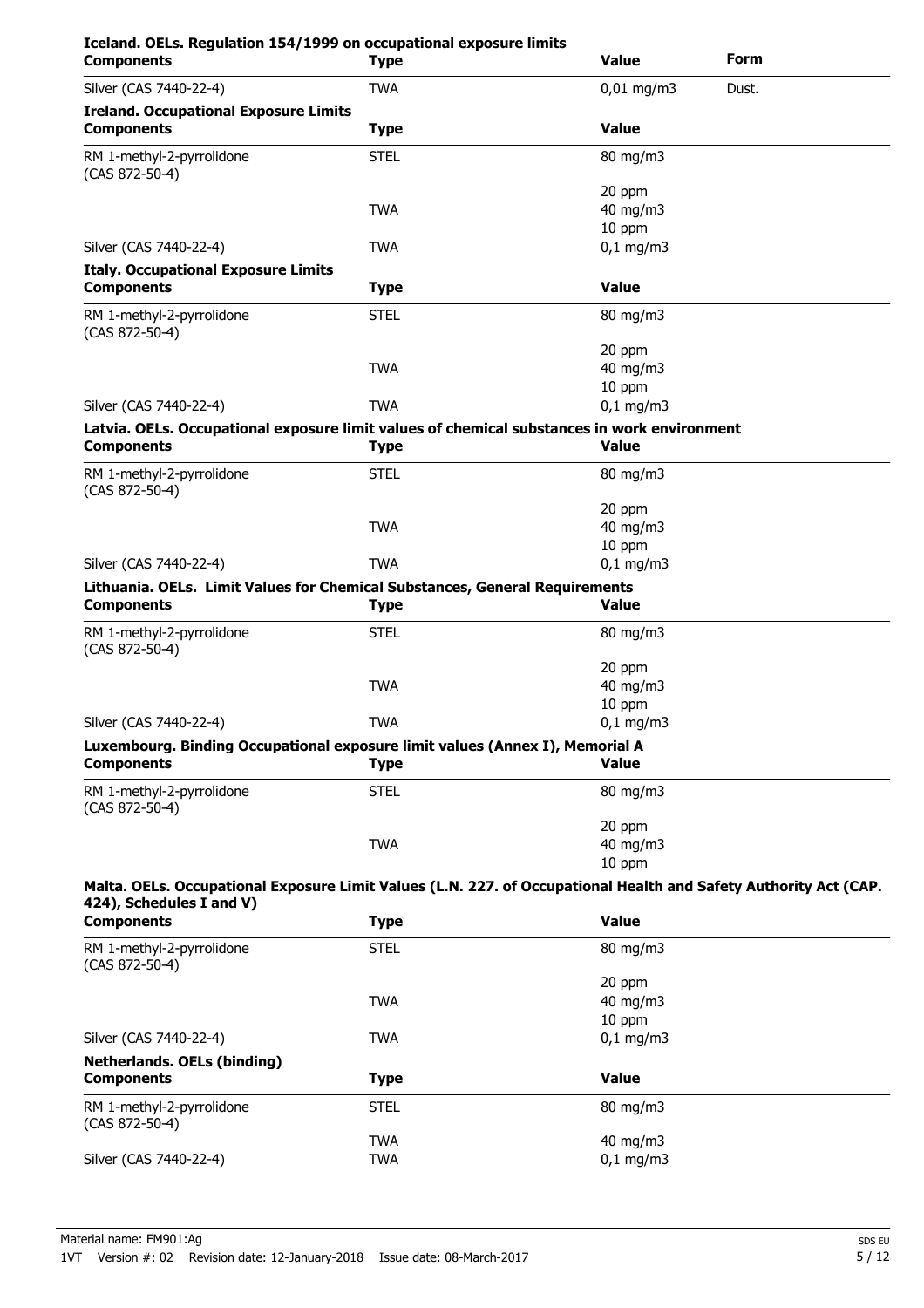| Norway. Administrative Norms for Contaminants in the Workplace<br><b>Components</b>                                                                                     | <b>Type</b>              | <b>Value</b>                | Form                |
|-------------------------------------------------------------------------------------------------------------------------------------------------------------------------|--------------------------|-----------------------------|---------------------|
| RM 1-methyl-2-pyrrolidone<br>(CAS 872-50-4)                                                                                                                             | <b>STEL</b>              | 80 mg/m3                    |                     |
|                                                                                                                                                                         | <b>TLV</b>               | 20 ppm<br>20 mg/m3<br>5 ppm |                     |
| Silver (CAS 7440-22-4)                                                                                                                                                  | <b>TLV</b>               | $0,1$ mg/m3                 | Dust and fume.      |
| Poland. MACs. Regulation regarding maximum permissible concentrations and intensities of harmful factors in the                                                         |                          |                             |                     |
| work environment, Annex 1                                                                                                                                               |                          |                             |                     |
| <b>Components</b>                                                                                                                                                       | <b>Type</b>              | <b>Value</b>                | <b>Form</b>         |
| RM 1-methyl-2-pyrrolidone<br>(CAS 872-50-4)                                                                                                                             | <b>STEL</b>              | 80 mg/m3                    |                     |
| Silver (CAS 7440-22-4)                                                                                                                                                  | <b>TWA</b><br><b>TWA</b> | 40 mg/m3<br>$0,05$ mg/m3    | Inhalable fraction. |
| Portugal. OELs. Decree-Law n. 290/2001 (Journal of the Republic - 1 Series A, n.266)                                                                                    |                          |                             |                     |
| <b>Components</b>                                                                                                                                                       | <b>Type</b>              | <b>Value</b>                |                     |
| RM 1-methyl-2-pyrrolidone<br>(CAS 872-50-4)                                                                                                                             | <b>STEL</b>              | $80 \text{ mg/m}$           |                     |
|                                                                                                                                                                         | <b>TWA</b>               | 20 ppm<br>40 mg/m3          |                     |
|                                                                                                                                                                         |                          | 10 ppm                      |                     |
| Portugal. VLEs. Norm on occupational exposure to chemical agents (NP 1796)                                                                                              |                          |                             |                     |
| <b>Components</b>                                                                                                                                                       | Type                     | <b>Value</b>                |                     |
| Silver (CAS 7440-22-4)                                                                                                                                                  | <b>TWA</b>               | $0,1$ mg/m3                 |                     |
| Romania. OELs. Protection of workers from exposure to chemical agents at the workplace<br><b>Components</b>                                                             | <b>Type</b>              | <b>Value</b>                |                     |
| RM 1-methyl-2-pyrrolidone<br>(CAS 872-50-4)                                                                                                                             | <b>STEL</b>              | 80 mg/m3                    |                     |
|                                                                                                                                                                         |                          | 20 ppm                      |                     |
|                                                                                                                                                                         | <b>TWA</b>               | 40 mg/m3                    |                     |
| Silver (CAS 7440-22-4)                                                                                                                                                  | <b>TWA</b>               | 10 ppm<br>$0,1$ mg/m3       |                     |
| Slovakia. OELs. Regulation No. 300/2007 concerning protection of health in work with chemical agents                                                                    |                          |                             |                     |
| <b>Components</b>                                                                                                                                                       | <b>Type</b>              | <b>Value</b>                |                     |
| RM 1-methyl-2-pyrrolidone<br>$(CAS 872-50-4)$                                                                                                                           | <b>STEL</b>              | 80 mg/m3                    |                     |
|                                                                                                                                                                         |                          | 20 ppm                      |                     |
|                                                                                                                                                                         | <b>TWA</b>               | 40 mg/m3<br>10 ppm          |                     |
| Silver (CAS 7440-22-4)                                                                                                                                                  | <b>TWA</b>               | $0,1$ mg/m3                 |                     |
| Slovenia. OELs. Regulations concerning protection of workers against risks due to exposure to chemicals while<br>working (Official Gazette of the Republic of Slovenia) |                          |                             |                     |
| <b>Components</b>                                                                                                                                                       | <b>Type</b>              | <b>Value</b>                | <b>Form</b>         |
| RM 1-methyl-2-pyrrolidone<br>(CAS 872-50-4)                                                                                                                             | <b>TWA</b>               | 40 mg/m3                    | Vapor.              |
| Silver (CAS 7440-22-4)                                                                                                                                                  | <b>TWA</b>               | 10 ppm<br>$0,01$ mg/m3      | Vapor.              |
| <b>Spain. Occupational Exposure Limits</b>                                                                                                                              |                          |                             |                     |
| <b>Components</b>                                                                                                                                                       | <b>Type</b>              | <b>Value</b>                |                     |
| RM 1-methyl-2-pyrrolidone<br>(CAS 872-50-4)                                                                                                                             | <b>STEL</b>              | 80 mg/m3                    |                     |
|                                                                                                                                                                         |                          | 20 ppm                      |                     |
|                                                                                                                                                                         | <b>TWA</b>               | 40 mg/m3<br>10 ppm          |                     |
| Silver (CAS 7440-22-4)                                                                                                                                                  | <b>TWA</b>               | $0,1$ mg/m3                 |                     |
|                                                                                                                                                                         |                          |                             |                     |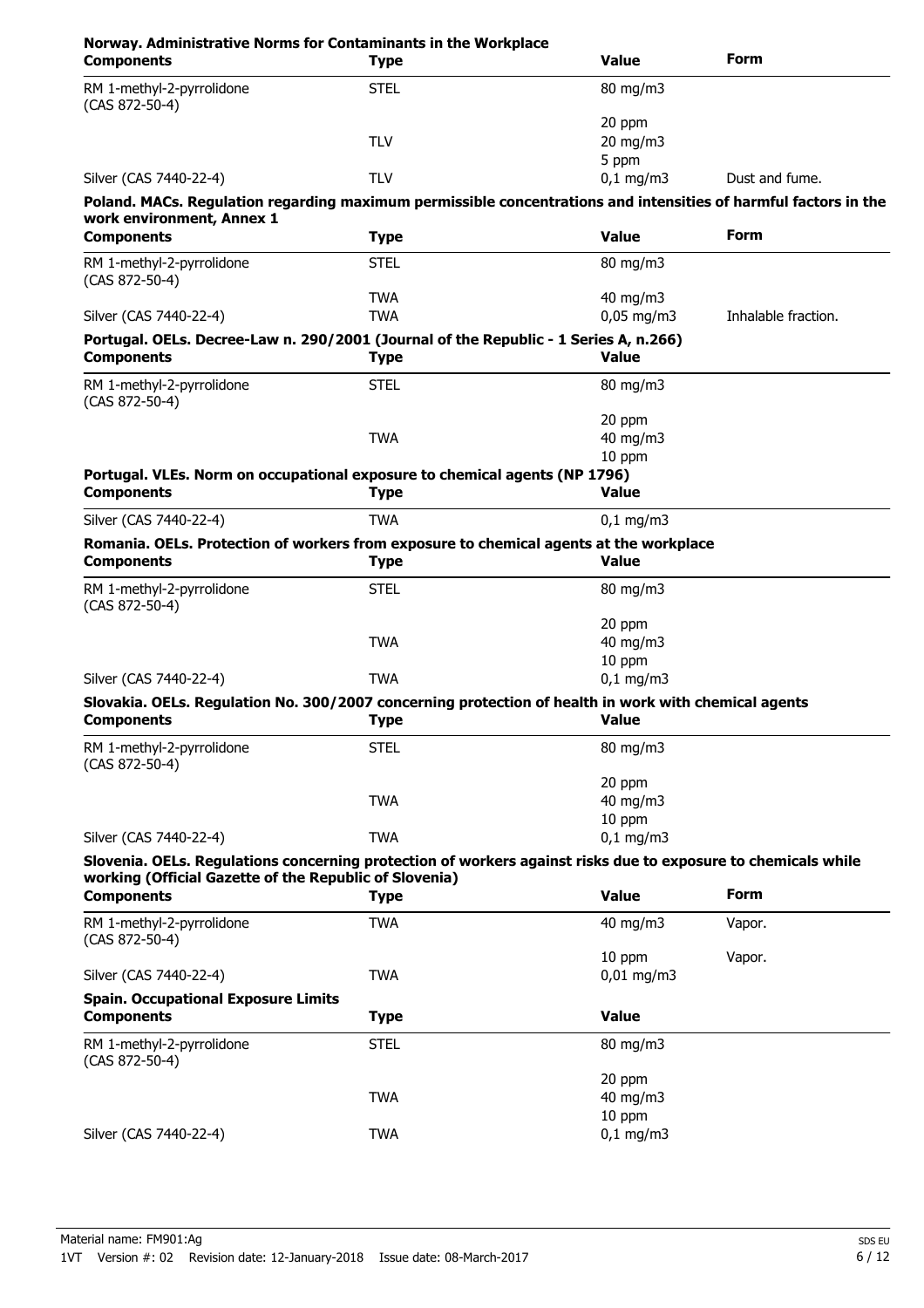| Sweden. OELs. Work Environment Authority (AV), Occupational Exposure Limit Values (AFS 2015:7)<br><b>Components</b>                                                                                                 | <b>Type</b>    |                                         |                                   | <b>Value</b>         | Form            |
|---------------------------------------------------------------------------------------------------------------------------------------------------------------------------------------------------------------------|----------------|-----------------------------------------|-----------------------------------|----------------------|-----------------|
| RM 1-methyl-2-pyrrolidone<br>(CAS 872-50-4)                                                                                                                                                                         |                | Ceiling                                 |                                   | 80 mg/m3             |                 |
|                                                                                                                                                                                                                     |                |                                         |                                   | 20 ppm               |                 |
|                                                                                                                                                                                                                     | <b>TWA</b>     |                                         |                                   | 40 mg/m3             |                 |
|                                                                                                                                                                                                                     |                |                                         |                                   | 10 ppm               |                 |
| Silver (CAS 7440-22-4)                                                                                                                                                                                              | <b>TWA</b>     |                                         |                                   | $0,1$ mg/m3          | Total dust.     |
| Switzerland. SUVA Grenzwerte am Arbeitsplatz<br><b>Components</b>                                                                                                                                                   | <b>Type</b>    |                                         |                                   | <b>Value</b>         | <b>Form</b>     |
| RM 1-methyl-2-pyrrolidone<br>(CAS 872-50-4)                                                                                                                                                                         | <b>STEL</b>    |                                         |                                   | 160 mg/m3            |                 |
|                                                                                                                                                                                                                     |                |                                         |                                   | 40 ppm               |                 |
|                                                                                                                                                                                                                     | <b>TWA</b>     |                                         |                                   | 80 mg/m3             |                 |
|                                                                                                                                                                                                                     |                |                                         |                                   | 20 ppm               |                 |
| Silver (CAS 7440-22-4)                                                                                                                                                                                              | <b>STEL</b>    |                                         |                                   | $0,8$ mg/m3          | Inhalable dust. |
|                                                                                                                                                                                                                     | <b>TWA</b>     |                                         |                                   | $0,1$ mg/m3          | Inhalable dust. |
| UK. EH40 Workplace Exposure Limits (WELs)                                                                                                                                                                           |                |                                         |                                   |                      |                 |
| <b>Components</b>                                                                                                                                                                                                   | <b>Type</b>    |                                         |                                   | <b>Value</b>         |                 |
| RM 1-methyl-2-pyrrolidone<br>(CAS 872-50-4)                                                                                                                                                                         | <b>STEL</b>    |                                         |                                   | 80 mg/m3             |                 |
|                                                                                                                                                                                                                     |                |                                         |                                   | 20 ppm               |                 |
|                                                                                                                                                                                                                     | <b>TWA</b>     |                                         |                                   | 40 mg/m3             |                 |
|                                                                                                                                                                                                                     |                |                                         |                                   | 10 ppm               |                 |
| Silver (CAS 7440-22-4)                                                                                                                                                                                              | <b>TWA</b>     |                                         |                                   | $0,1$ mg/m3          |                 |
| EU. Indicative Exposure Limit Values in Directives 91/322/EEC, 2000/39/EC, 2006/15/EC, 2009/161/EU                                                                                                                  |                |                                         |                                   |                      |                 |
| <b>Components</b>                                                                                                                                                                                                   | <b>Type</b>    |                                         |                                   | <b>Value</b>         |                 |
| RM 1-methyl-2-pyrrolidone<br>(CAS 872-50-4)                                                                                                                                                                         | <b>STEL</b>    |                                         |                                   | 80 mg/m3             |                 |
|                                                                                                                                                                                                                     |                |                                         |                                   | 20 ppm               |                 |
|                                                                                                                                                                                                                     | <b>TWA</b>     |                                         |                                   | 40 mg/m3             |                 |
|                                                                                                                                                                                                                     |                |                                         |                                   | 10 ppm               |                 |
| Silver (CAS 7440-22-4)                                                                                                                                                                                              | <b>TWA</b>     |                                         |                                   | $0,1$ mg/m3          |                 |
| <b>Biological limit values</b>                                                                                                                                                                                      |                |                                         |                                   |                      |                 |
| Germany. TRGS 903, BAT List (Biological Limit Values)<br><b>Components</b>                                                                                                                                          | Value          | <b>Determinant</b>                      | <b>Specimen</b>                   | <b>Sampling time</b> |                 |
| RM 1-methyl-2-pyrrolidone 150 mg/l<br>(CAS 872-50-4)                                                                                                                                                                |                | 5-Hydroxy-<br>N-methyl-2-pyr<br>rolidon | Urine                             | $\ast$               |                 |
| * - For sampling details, please see the source document.                                                                                                                                                           |                |                                         |                                   |                      |                 |
| Spain. Biological Limit Values (VLBs), Occupational Exposure Limits for Chemical Agents, Table 4                                                                                                                    |                |                                         |                                   |                      |                 |
| <b>Components</b>                                                                                                                                                                                                   | <b>Value</b>   | <b>Determinant</b>                      | <b>Specimen</b>                   | <b>Sampling time</b> |                 |
| RM 1-methyl-2-pyrrolidone 70 mg/g                                                                                                                                                                                   |                | 5-hidroxi-N-met<br>il-2-pirrolidona     | Creatinine in<br>urine            | $\ast$               |                 |
| (CAS 872-50-4)                                                                                                                                                                                                      | $20$ mg/g      | 2-hidroxi-N-met<br>ilsuccinimida        | Creatinine in<br>urine            | $\ast$               |                 |
| * - For sampling details, please see the source document.                                                                                                                                                           |                |                                         |                                   |                      |                 |
|                                                                                                                                                                                                                     |                |                                         |                                   |                      |                 |
| <b>Recommended monitoring</b><br>procedures                                                                                                                                                                         | Not available. |                                         |                                   |                      |                 |
| <b>Derived no effect levels</b><br>(DNELs)                                                                                                                                                                          | Not available. |                                         |                                   |                      |                 |
| <b>Predicted no effect</b><br>concentrations (PNECs)                                                                                                                                                                | Not available. |                                         |                                   |                      |                 |
| <b>Exposure guidelines</b>                                                                                                                                                                                          |                |                                         |                                   |                      |                 |
|                                                                                                                                                                                                                     |                |                                         |                                   |                      |                 |
| <b>EU Exposure Limit Values: Skin designation</b>                                                                                                                                                                   |                |                                         |                                   |                      |                 |
| RM 1-methyl-2-pyrrolidone (CAS 872-50-4)<br>Slovenia. OELs. Regulations concerning protection of workers against risks due to exposure to chemicals while<br>working (Official Gazette of the Republic of Slovenia) |                |                                         | Can be absorbed through the skin. |                      |                 |
| RM 1-methyl-2-pyrrolidone (CAS 872-50-4)                                                                                                                                                                            |                |                                         | Can be absorbed through the skin. |                      |                 |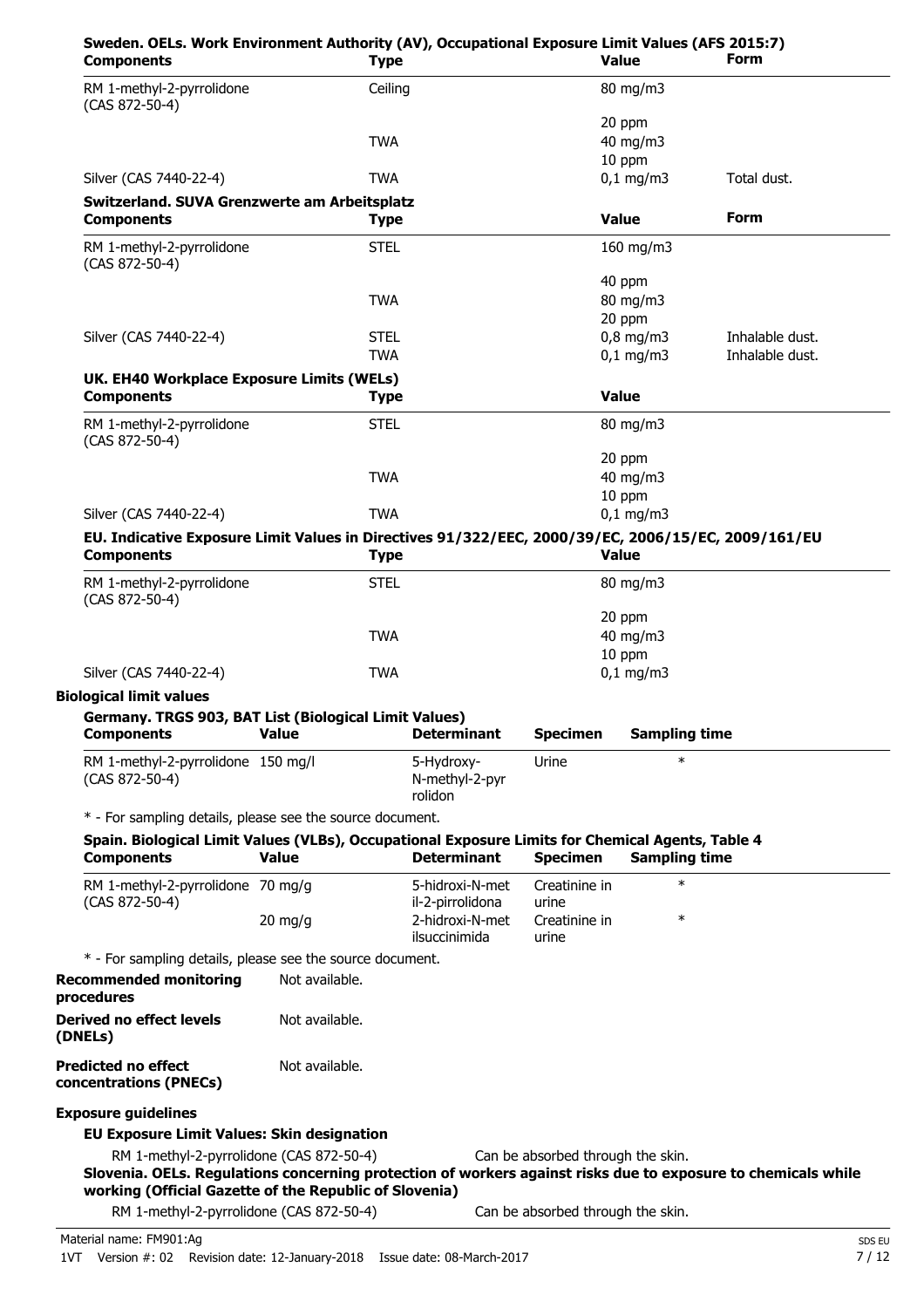| 8.2. Exposure controls                     |                                                                       |
|--------------------------------------------|-----------------------------------------------------------------------|
| <b>Appropriate engineering</b><br>controls | Not available.                                                        |
|                                            | Individual protection measures, such as personal protective equipment |
| <b>General information</b>                 | Not available.                                                        |
| Eye/face protection                        | Not available.                                                        |
| <b>Skin protection</b>                     |                                                                       |
| - Hand protection                          | Not available.                                                        |
| - Other                                    | Not available.                                                        |
| <b>Respiratory protection</b>              | Not available.                                                        |
| <b>Thermal hazards</b>                     | Not available.                                                        |
| <b>Hygiene measures</b>                    | Not available.                                                        |
| <b>Environmental exposure</b><br>controls  | Not available.                                                        |

# **SECTION 9: Physical and chemical properties**

### **9.1. Information on basic physical and chemical properties**

| <b>Appearance</b>                                 |                              |
|---------------------------------------------------|------------------------------|
| <b>Physical state</b>                             | Solid.                       |
| <b>Form</b>                                       | Not available.               |
| <b>Colour</b>                                     | Not available.               |
| <b>Odour</b>                                      | Not available.               |
| <b>Odour threshold</b>                            | Not available.               |
| рH                                                | Not available.               |
| <b>Melting point/freezing point</b>               | -25 °C (-13 °F) estimated    |
| Initial boiling point and<br>boiling range        | 202 °C (395,6 °F) estimated  |
| <b>Flash point</b>                                | 95,6 °C (204,0 °F) estimated |
| <b>Evaporation rate</b>                           | Not available.               |
| <b>Flammability (solid, gas)</b>                  | Not available.               |
| Upper/lower flammability or explosive limits      |                              |
| <b>Flammability limit - lower</b><br>(%)          | Not available.               |
| <b>Flammability limit -</b><br>upper $(% )$       | Not available.               |
| <b>Vapour pressure</b>                            | 0,23 hPa estimated           |
| <b>Vapour density</b>                             | Not available.               |
| <b>Relative density</b>                           | Not available.               |
| Solubility(ies)                                   |                              |
| Solubility (water)                                | Not available.               |
| <b>Partition coefficient</b><br>(n-octanol/water) | Not available.               |
| <b>Auto-ignition temperature</b>                  | 346,11 °C (655 °F) estimated |
| <b>Decomposition temperature</b>                  | Not available.               |
| <b>Viscosity</b>                                  | Not available.               |
| <b>Explosive properties</b>                       | Not available.               |
| <b>Oxidising properties</b>                       | Not available.               |
| 9.2. Other information                            |                              |
| <b>Density</b>                                    | 5,78 g/cm3 estimated         |
| <b>Specific gravity</b>                           | 5.78 estimated               |
| <b>SECTION 10: Stability and reactivity</b>       |                              |
| 10.1. Reactivity                                  | Not available.               |
| 10.2. Chemical stability                          | Not available.               |
| 10.3. Possibility of hazardous                    | Not available.               |

| 10.4. Conditions to avoid | Not available. |
|---------------------------|----------------|
|                           |                |

Material name: FM901:Ag SDS EU

**reactions**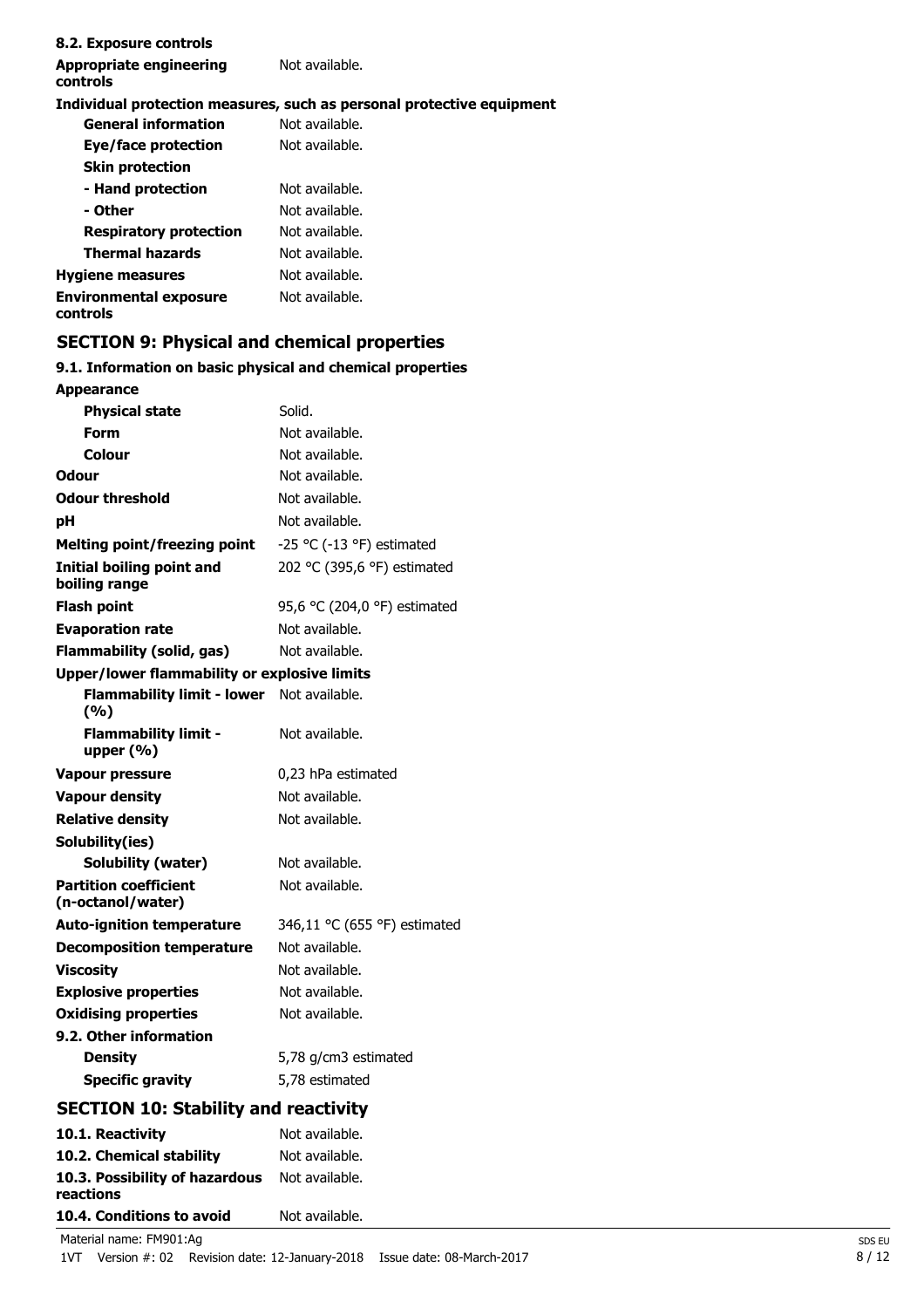| 10.5. Incompatible materials | Not available. |
|------------------------------|----------------|
| 10.6. Hazardous              | Not available. |
| decomposition products       |                |

# **SECTION 11: Toxicological information**

| General information                             | Not available.     |  |
|-------------------------------------------------|--------------------|--|
| <b>Information on likely routes of exposure</b> |                    |  |
| <b>Inhalation</b>                               | Not available.     |  |
| Skin contact                                    | Not available.     |  |
| Eye contact                                     | Not available.     |  |
| Ingestion                                       | Not available.     |  |
| Symptoms                                        | Not available.     |  |
| 11.1. Information on toxicological effects      |                    |  |
| Acute toxicity                                  | No data available. |  |
| Skin corrosion/irritation                       | Not available.     |  |
| Serious eye damage/eye<br>irritation            | Not available.     |  |
| Respiratory sensitisation                       | Not available.     |  |
| Skin sensitisation                              | Not available.     |  |
| Germ cell mutagenicity                          | Not available.     |  |
|                                                 |                    |  |

### **Carcinogenicity**

**Hungary. 26/2000 EüM Ordinance on protection against and preventing risk relating to exposure to carcinogens at work (as amended)** Not listed.

| <u>ivul iisteu.</u>                                   |                |
|-------------------------------------------------------|----------------|
| <b>Reproductive toxicity</b>                          | Not available. |
| Specific target organ toxicity<br>- single exposure   | Not available. |
| Specific target organ toxicity<br>- repeated exposure | Not available. |
| Aspiration hazard                                     | Not available. |
| Mixture versus substance<br>information               | Not available. |
| <b>Other information</b>                              | Not available. |
|                                                       |                |

# **SECTION 12: Ecological information**

**12.1. Toxicity**

| <b>Components</b>                                                                      |                | <b>Species</b>                                                      | <b>Test results</b>     |
|----------------------------------------------------------------------------------------|----------------|---------------------------------------------------------------------|-------------------------|
| Silver (CAS 7440-22-4)                                                                 |                |                                                                     |                         |
| <b>Aquatic</b>                                                                         |                |                                                                     |                         |
| Crustacea                                                                              | EC50           | Water flea (Daphnia magna)                                          | $0,0002$ mg/l, 48 hours |
| Fish                                                                                   | LC50           | Fathead minnow (Pimephales promelas) 0,0023 - 0,0033 mg/l, 96 hours |                         |
| 12.2. Persistence and<br>degradability                                                 | Not available. |                                                                     |                         |
| 12.3. Bioaccumulative<br>potential                                                     | Not available. |                                                                     |                         |
| <b>Partition coefficient</b><br>n-octanol/water (log Kow)<br>RM 1-methyl-2-pyrrolidone |                | $-0,54$                                                             |                         |
| <b>Bioconcentration factor (BCF)</b>                                                   | Not available. |                                                                     |                         |
| 12.4. Mobility in soil                                                                 | Not available. |                                                                     |                         |
| 12.5. Results of PBT<br>and vPvB<br>assessment                                         |                | Not a PBT or vPvB substance or mixture.                             |                         |
| 12.6. Other adverse effects                                                            | Not available. |                                                                     |                         |

# **SECTION 13: Disposal considerations**

#### **13.1. Waste treatment methods**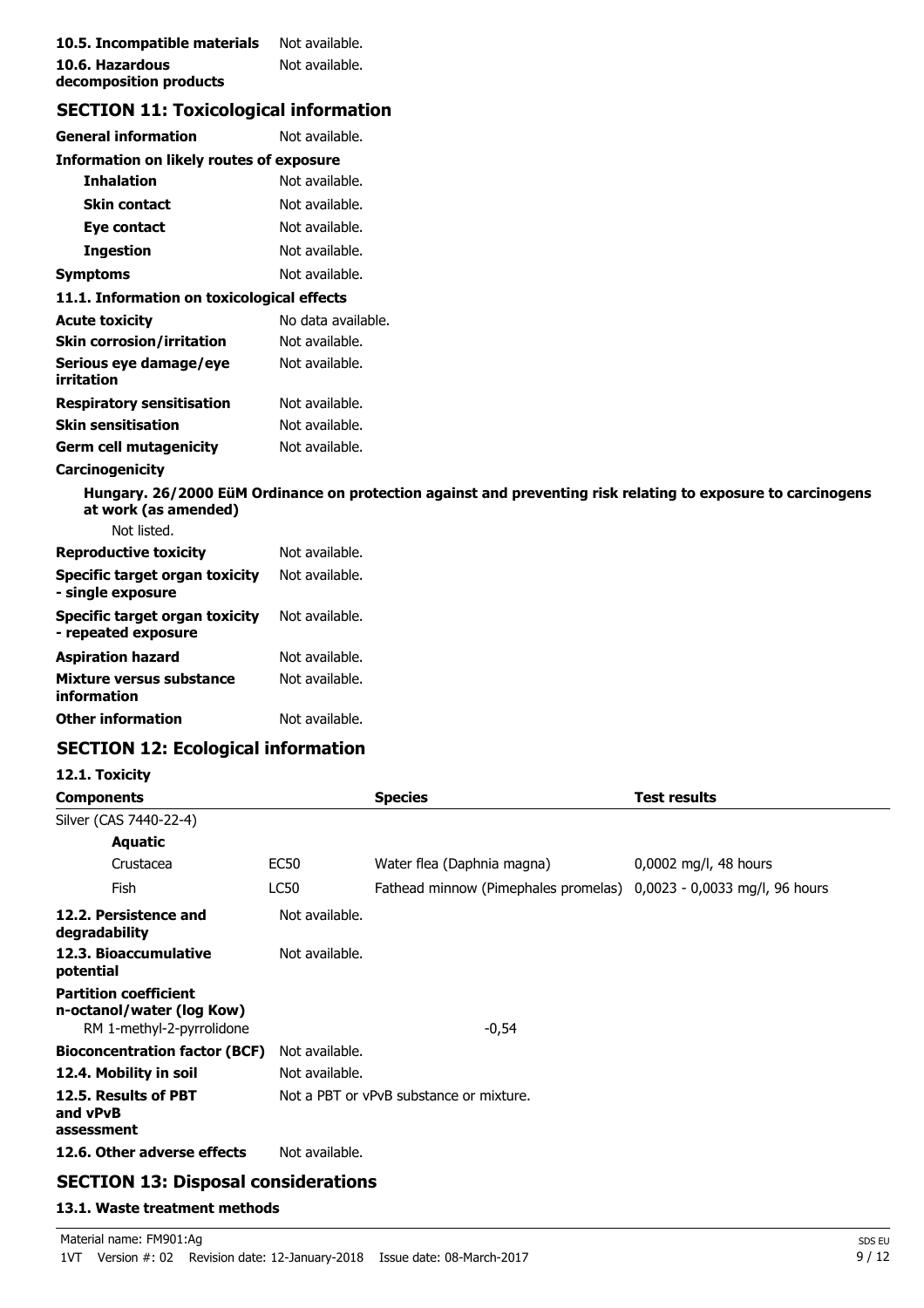| <b>Residual waste</b>  | Not available. |
|------------------------|----------------|
| Contaminated packaging | Not available. |
| EU waste code          | Not available. |

# **SECTION 14: Transport information**

| <b>ADR</b>                            |                                                             |
|---------------------------------------|-------------------------------------------------------------|
| 14.1. UN number                       | UN3077                                                      |
| 14.2. UN proper shipping              | Environmentally hazardous substance, solid, n.o.s. (Silver) |
| name                                  |                                                             |
| 14.3. Transport hazard class(es)      |                                                             |
| <b>Class</b>                          | 9                                                           |
| <b>Subsidiary risk</b>                | $\overline{\phantom{0}}$                                    |
| Label(s)                              | 9                                                           |
| Hazard No. (ADR)                      | 90                                                          |
| <b>Tunnel restriction</b>             | Not available.                                              |
| code                                  |                                                             |
| 14.4. Packing group                   | Ш                                                           |
| 14.5. Environmental                   | Yes                                                         |
| hazards                               |                                                             |
| 14.6. Special precautions             | Not available.                                              |
| for user                              |                                                             |
| <b>RID</b>                            |                                                             |
| 14.1. UN number                       | <b>UN3077</b>                                               |
| 14.2. UN proper shipping              | Environmentally hazardous substance, solid, n.o.s. (Silver) |
| name                                  |                                                             |
| 14.3. Transport hazard class(es)      |                                                             |
| <b>Class</b>                          | 9                                                           |
| <b>Subsidiary risk</b>                | -                                                           |
| Label(s)                              | 9                                                           |
| 14.4. Packing group                   | Ш                                                           |
| 14.5. Environmental                   | Yes                                                         |
| hazards                               |                                                             |
| 14.6. Special precautions<br>for user | Not available.                                              |
| <b>ADN</b>                            |                                                             |
|                                       |                                                             |
|                                       |                                                             |
| 14.1. UN number                       | UN3077                                                      |
| 14.2. UN proper shipping              | Environmentally Hazardous Solid, N.o.s. (Silver)            |
| name                                  |                                                             |
| 14.3. Transport hazard class(es)      |                                                             |
| <b>Class</b>                          | 9                                                           |
| Subsidiary risk                       |                                                             |
| Label(s)                              | 9                                                           |
| 14.4. Packing group                   | Ш                                                           |
| 14.5. Environmental<br>hazards        | Yes                                                         |
| 14.6. Special precautions             | Not available.                                              |
| for user                              |                                                             |
| <b>IATA</b>                           |                                                             |
| 14.1. UN number                       | <b>UN3077</b>                                               |
| 14.2. UN proper shipping              | Environmentally hazardous substance, solid, n.o.s. (Silver) |
| name                                  |                                                             |
| 14.3. Transport hazard class(es)      |                                                             |
| <b>Class</b>                          | 9                                                           |
| <b>Subsidiary risk</b>                |                                                             |
| 14.4. Packing group                   | Ш                                                           |
| 14.5. Environmental                   | Yes                                                         |
| hazards                               |                                                             |
| <b>ERG Code</b>                       | 91                                                          |
| 14.6. Special precautions             | Not available.                                              |
| for user                              |                                                             |
| <b>Other information</b>              |                                                             |
| Passenger and cargo                   | Allowed with restrictions.                                  |
| aircraft<br>Cargo aircraft only       | Allowed with restrictions.                                  |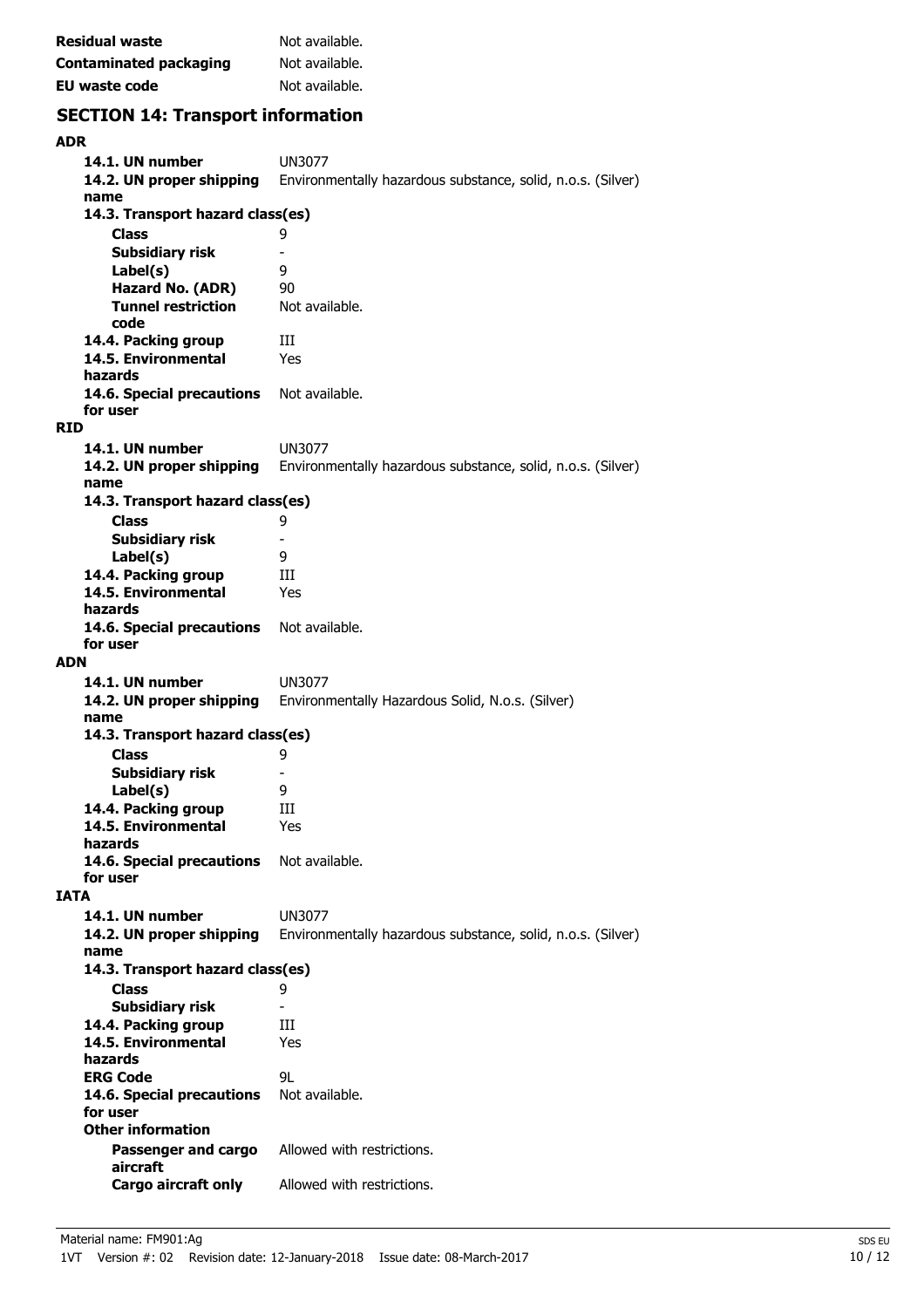#### **IMDG**

**14.1. UN number** UN3077 **14.2. UN proper shipping** ENVIRONMENTALLY HAZARDOUS SUBSTANCE, SOLID, N.O.S. (Silver), MARINE POLLUTANT **name Class** 9 **14.3. Transport hazard class(es) Subsidiary risk 14.4. Packing group III Marine pollutant** Yes **14.5. Environmental hazards EmS** F-A, S-F 14.6. Special precautions Not available. **for user ADN; ADR; IATA; IMDG; RID**



#### **Marine pollutant**



## **SECTION 15: Regulatory information**

**15.1. Safety, health and environmental regulations/legislation specific for the substance or mixture**

### **EU regulations**

**Regulation (EC) No. 1005/2009 on substances that deplete the ozone layer, Annex I and II, as amended** Not listed.

**Regulation (EC) No. 850/2004 On persistent organic pollutants, Annex I as amended** Not listed.

**Regulation (EU) No. 649/2012 concerning the export and import of dangerous chemicals, Annex I, Part 1 as amended**

Not listed.

**Regulation (EU) No. 649/2012 concerning the export and import of dangerous chemicals, Annex I, Part 2 as amended**

#### Not listed.

**Regulation (EU) No. 649/2012 concerning the export and import of dangerous chemicals, Annex I, Part 3 as amended**

Not listed.

### **Regulation (EU) No. 649/2012 concerning the export and import of dangerous chemicals, Annex V as amended** Not listed.

**Regulation (EC) No. 166/2006 Annex II Pollutant Release and Transfer Registry, as amended** Not listed.

**Regulation (EC) No. 1907/2006, REACH Article 59(10) Candidate List as currently published by ECHA** RM 1-methyl-2-pyrrolidone (CAS 872-50-4)

#### **Authorisations**

**Regulation (EC) No. 1907/2006, REACH Annex XIV Substances subject to authorization, as amended** Not listed.